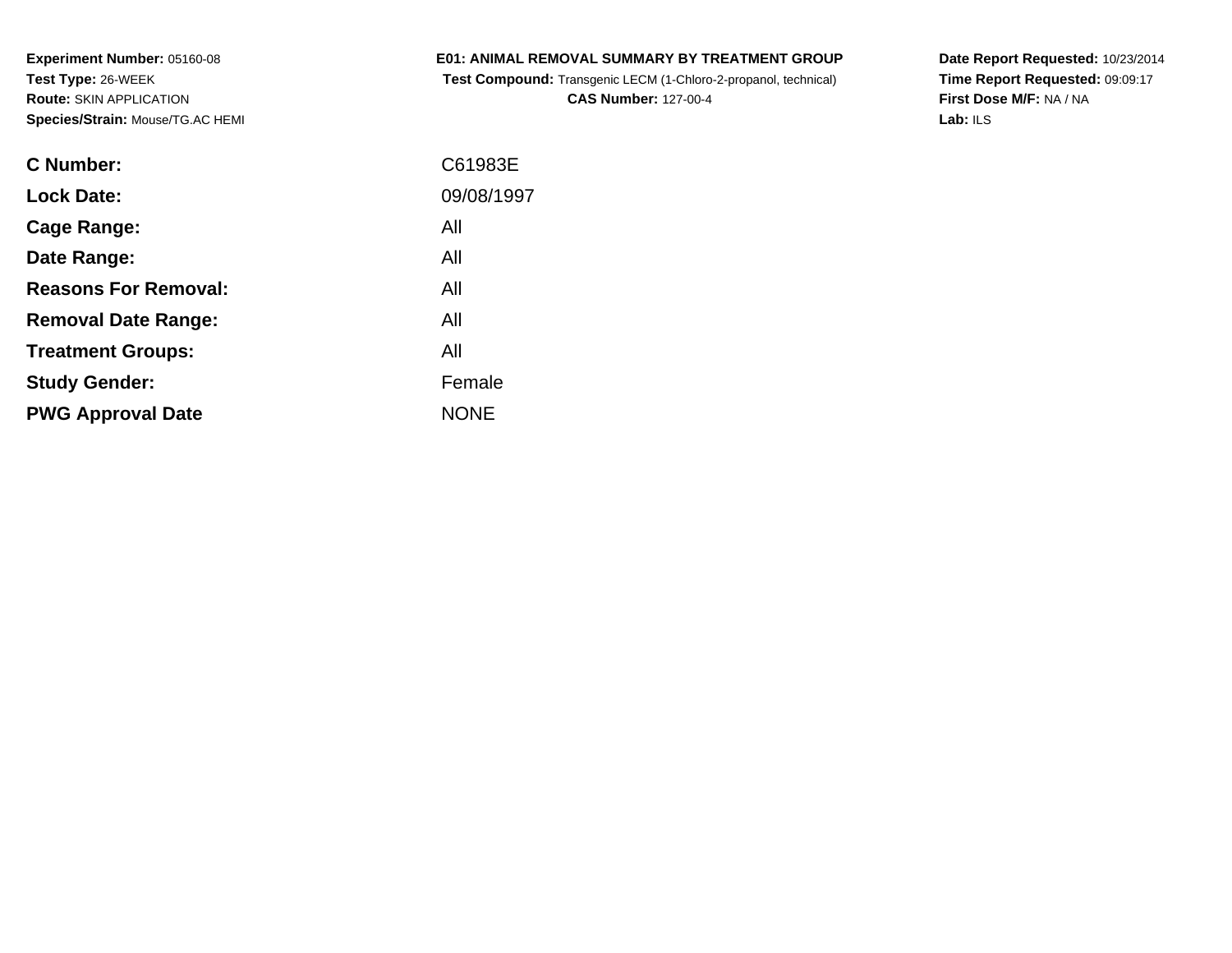**E01: ANIMAL REMOVAL SUMMARY BY TREATMENT GROUP**

**Test Compound:** Transgenic LECM (1-Chloro-2-propanol, technical)

**CAS Number:** 127-00-4

**Date Report Requested:** 10/23/2014 **Time Report Requested:** 09:09:17**First Dose M/F:** NA / NA**Lab:** ILS

## **FEMALE**

| <b>TREATMENT</b><br><b>Moribund</b><br><b>Sacrifice</b> |       | <b>Natural</b> | Other            | Terminal |
|---------------------------------------------------------|-------|----------------|------------------|----------|
|                                                         | Death |                | <b>Sacrifice</b> |          |
| 0 MG                                                    | 0     | <u>.</u>       |                  | 11       |
| 1.25 UG TPA                                             |       |                |                  | 8        |
| 1.2 MG                                                  | 0     |                |                  | 14       |
| 6.0 MG                                                  | 0     |                |                  | 15       |
| 12.0 MG                                                 |       |                | J                | 16       |
| <b>TOTAL</b>                                            | 3     | $\mathbf{D}$   |                  | 64       |

**Experiment Number:** 05160-08**Test Type:** 26-WEEK **Route:** SKIN APPLICATION**Species/Strain:** Mouse/TG.AC HEMI